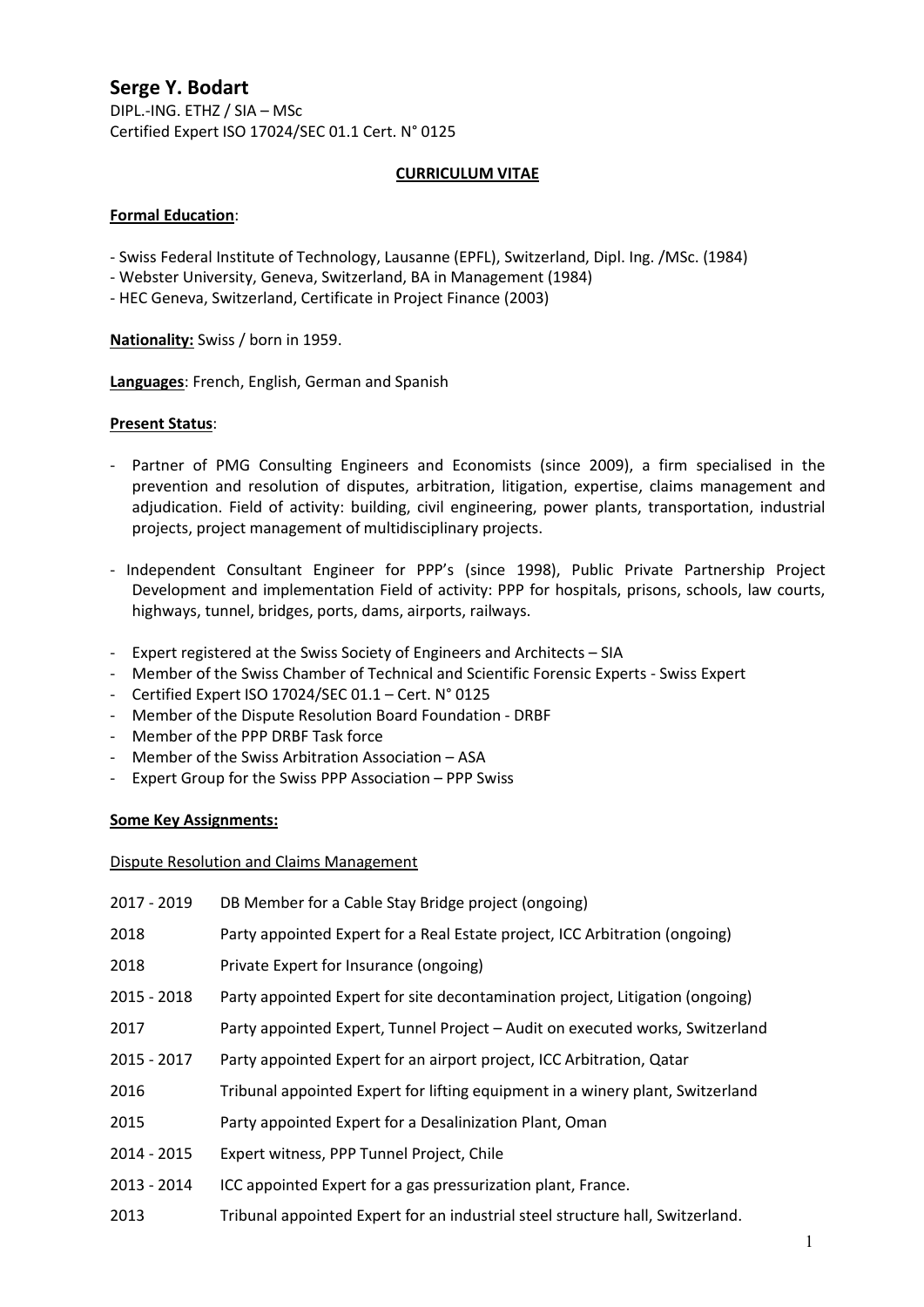- 2013 Tribunal appointed Co-expert for a real estate development, Switzerland.
- 2012 Mediator for a real estate development, Switzerland.
- 2012 Claims management, Highway PPP, Austria.
- 2011 2012 ICC appointed Expert for a gas pressurization plant, France.
- 2011 Member of the party appointed Experts team for an Airport project, Montenegro.
- 2011 Insurance appointed Expert for damages in a winery plant, Switzerland.
- 2010 2011 Member of the Adjudication team, Gas Power Plant, India.
- 2009 2010 Member of the Mediation team, Aluminium Plant, Canada.
- 1999 2001 Expert Witness, Claims Management, for a Toll Highway Concession Project (Fly over highway), Lebanon in an ICC Arbitration.

#### Due Diligence and Expertise Services (Extract)

| 2016 - 2018   | Various technical and contractual due diligence for PPP Infrastructure (ongoing)                                   |
|---------------|--------------------------------------------------------------------------------------------------------------------|
| 2015          | Technical due diligence for the A94 Highway PPP, Germany                                                           |
| 2014          | Technical due diligence for East West Link in Melbourne, Australia                                                 |
| 2014          | Technical Project assessment for Aberdeen Western Peripheral Route, Scotland                                       |
| $2013 - 2014$ | Technical due diligence for the N17 / N18 Highway PPP, Ireland                                                     |
| 2011          | Technical due diligence for the Wiggins Island Coal Export Terminal, Australia                                     |
| 2011          | Technical and Traffic Project Assessment, Concession Toll road, Puerto Rico                                        |
| 2010          | Technical project assessment, D1.3 Highway and Tunnel section, Czech Republic                                      |
| 2010          | Technical project assessment, A15 Highway - MaVa Project, the Netherlands                                          |
| 2009          | Technical due diligence for the Tram - Train Project, La Réunion, France                                           |
| 2009          | Concession, EPC, Operation & Maintenance Contracts technical assessment for the A2<br>Toll Highway, Poland         |
| 2009          | Operation & Maintenance assessment, Baixo Alentejo Highway Concession, Portugal                                    |
| 2008          | EPC, Operation & Maintenance Contracts technical assessment, for the A2 Toll<br>Highway Calatayud-Alfajarin, Spain |

#### Project Development services (Extract)

| 2014 - 2018   | Operation, Traffic & Revenue forecast assessment for a Highway Project Reset<br>/Refinancing (ongoing), Greece |
|---------------|----------------------------------------------------------------------------------------------------------------|
| 2013 - 2014   | Prefeasibility for a Geneva Lake Highway Crossing under a PPP scheme, Switzerland                              |
| 2013          | Operation & Maintenance tender for the BNPL (Peripheral Highway Lyon), France                                  |
| 2009 - 2010   | Opération & Maintenance Concept Development, Canal Seine Nord Europe, France                                   |
| 2008          | Traffic & Revenue Study Management, TGV Railway SEA Tour - Bordeaux, France                                    |
| $2002 - 2013$ | Traffic & Revenue Study Management, Toll Highway Maliakos - Klidi, Greece.                                     |
| 2008          | Traffic & Revenue Study Management Urban Highway WHSD, St Petersburg-Russia                                    |
| 2007          | Operation & Maintenance Project Development, Toll Highway Horgos-Pozega, Serbia                                |
| 2005          | Traffic & Revenue Study Management, Toll Tunnel North-South Brisbane, Australia                                |